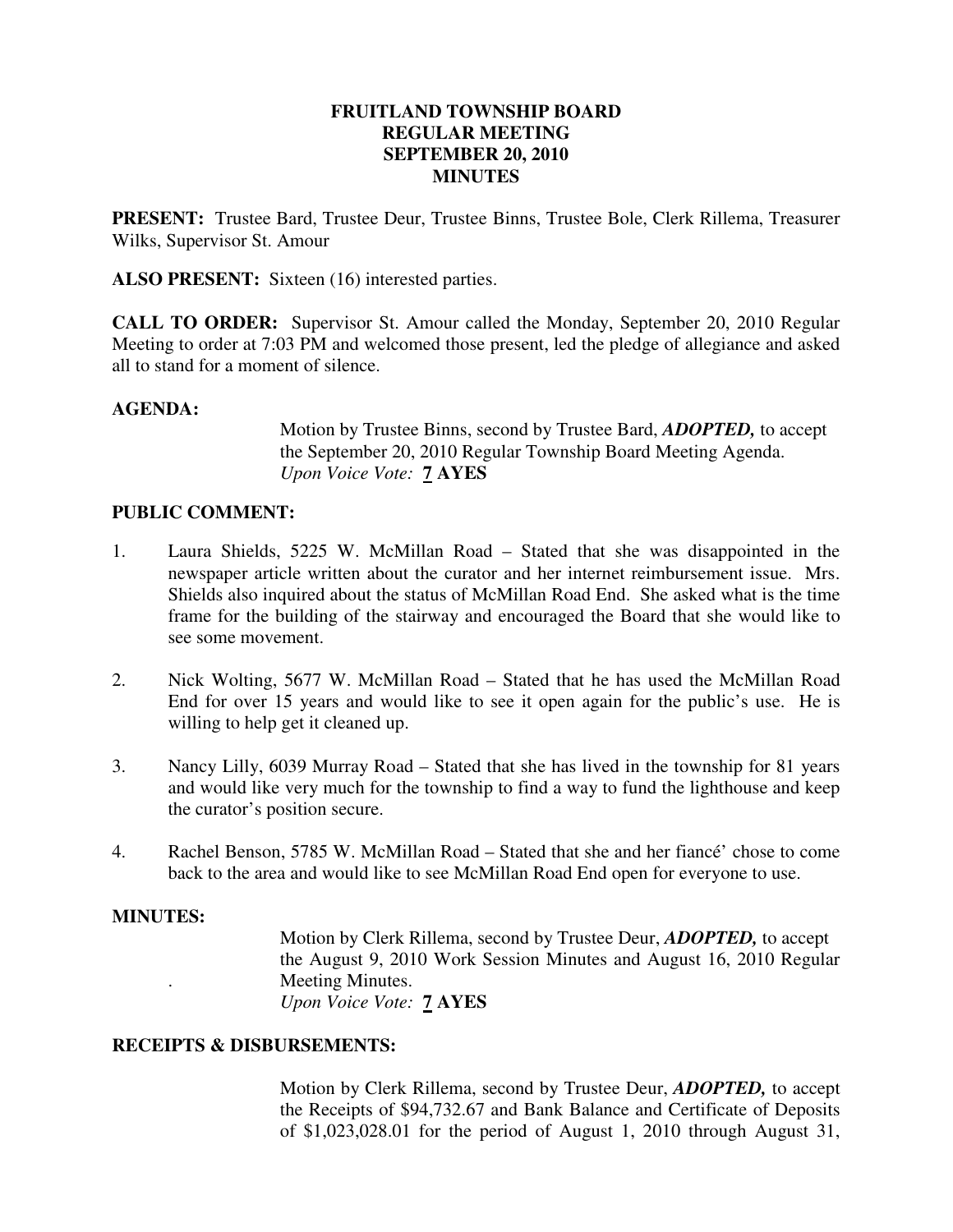2010 as reported by Melissa Wilks, Fruitland Township Treasurer and approve General Fund 101 Disbursements in the amount of \$55,350.14 and Fund 140 Disbursements in the amount of \$5,510.23 for the period of August 1, 2010 through August 31, 2010, as reported by Karolyn Rillema, Fruitland Township Clerk.

*Upon Voice Vote:* **7 AYES** 

#### **ANNOUNCEMENTS:**

Supervisor St. Amour stated that Commissioner Mahoney and Deputy Jake Ashker were in attendance. The State continues to work on balancing the budget. The Muskegon County Road Commission will hold its September 22, 2010 meeting here at Fruitland Township. After the MCRC meeting, a ribbon cutting for Scenic Drive will occur. Supervisor St. Amour encouraged all Board of Trustees to attend if possible. Deputy Ashker received his assignment once again as our P.I.N.S. Officer. A request for a speed sign on Scenic Drive at the corner of Scenic and Michillinda was requested. No sign is present coming from the north. The White Lake Historical Society has written a letter requesting to replace three signs in Fruitland Township. Fruitland Township will be hosting a candidate forum on September 29, 2010 at 7:00 PM. The ecology station passed its inspection on September 8, 2010 by the DNRE. Supervisor St. Amour stated that information received indicates that health insurance premiums may be on the rise.

### **CONSENT AGENDA:**

Motion by Trustee Binns, second by Trustee Deur, *ADOPTED,* to appoint Betsy Grein of the Friends of the White River Light Station to the White River Light Station Citizens Advisory Committee. *Upon Voice Vote:* **6 AYES 1 NAY** 

Trustee Bard was concerned with appointing Ms. Grein due to bad publicity and poor cooperation in past discussions of fundraising for the museum and dislike for this board. Trustee Deur stated that the Friends of the White River Light Station are willing to change their bylaws and should be represented.

> Motion by Trustee Bard, second by Clerk Rillema, *ADOPTED,* to appoint Melissa Wilks to the White Lake Fire Authority. *Upon Voice Vote:* **7 AYES**

Trustee Deur asked Trustee Bole if his resignation from the WLFA, the ZBA and the Citizens Advisory Regulatory Ordinance Committee was permanent for the tenure of his term. Trustee Bole declined to answer. Trustee Deur stated that trustees have responsibilities of serving the community and is disappointed by his unwillingness to carry some of the load.

> Motion by Trustee Bard, second by Trustee Deur, *ADOPTED,* to appoint Penny Larson to the Zoning Board of Appeals with a term of 9/20/2010 – 3/31/2011. *Upon Voice Vote:* **7 AYES**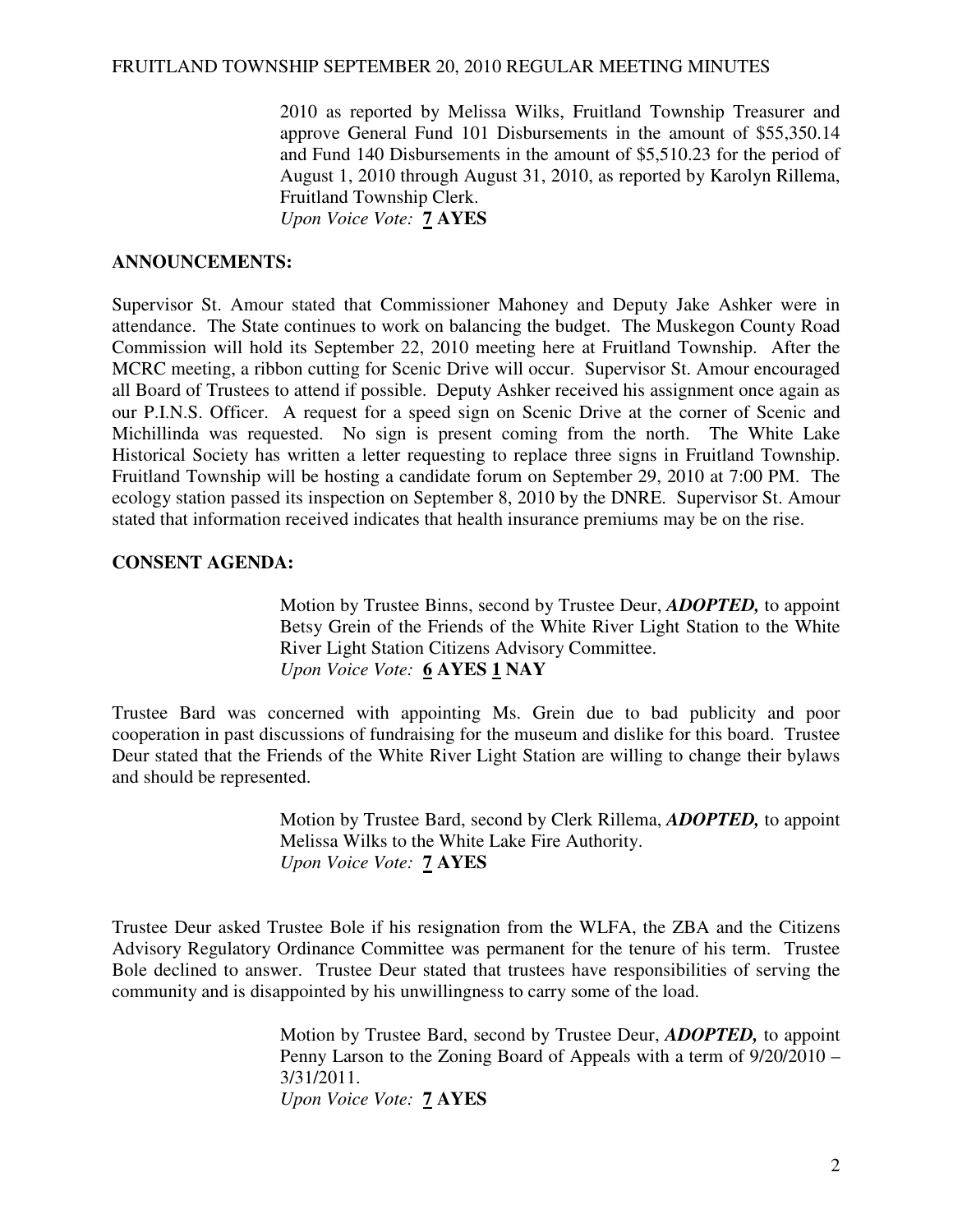## FRUITLAND TOWNSHIP SEPTEMBER 20, 2010 REGULAR MEETING MINUTES

# **COMMITTEE/BOARD UPDATES:**

- White Lake Ambulance Authority Trustee Bard stated the WLAA meeting was held on August 25, 2010. There were 188 calls which are above average. Due to the increase in calls, the ambulances have needed more repairs than normal. The blood pressure clinics will continue through year end. The next meeting is scheduled for September 29, 2010.
- White Lake Fire Authority Treasurer Wilks and Supervisor St. Amour stated that the WLFA was quoting the larger piping for the dry hydrants and reviewing their budget for adoption.
- Parks and Recreation Commission Trustee Binns asked that changes to the Parks & Recreation Master Plan either be called or emailed to her for review at the October work session. Supervisor St. Amour stated that the Parks & Recreation Commission has given him verbal instruction to sell the old playground equipment. A request from the Parks  $\&$ Recreation Commission for additional parking along Scenic Drive at Marcus Park was received. He will contact the MCRC to gain insight on this request. Supervisor St. Amour stated that he has had conversation with members of the Parks & Recreation regarding the possibility of disbanding the commission. Attorney Eklund will be instructed to write a letter to inform the commission of the necessary steps that would need to be taken.
- Planning Commission Trustee Deur stated that the commission will be looking at the zoning map and modifying the maximum height requirements for accessory buildings and will be tasked to look at zoning ordinance for dealing with medical marijuana use in the township.
- Zoning Board of Appeals Trustee Bole reported that the property next door was granted the variance due to the existing garage in the front yard zoning setback.
- Citizen's Advisory Wireless Committee Trustee Deur stated that he receive disturbing news from Frontier Communications that extended DSL coverage was slowing down due to capital shortages. Possibly in 2011 more coverage could be extended. Azulstar, a Grand Haven based company, still has not heard any news on any grant awards. Commissioner Mahoney stated that Merit Communications has received two awards to install a fiber backbone to the entire ISP but does not include residential use.
- Citizen's Advisory Regulatory Ordinance Committee Supervisor St. Amour stated he has put this committee on hold until after the first of the year (2011).
- Citizen's Advisory Residential Rental Committee Trustee Deur stated that Attorney Eklund issued his opinion but is in conflict with the information he received from the State of Michigan Building Official. Attorney Eklund was tasked to contact the State of Michigan to discuss.
- Citizen's Advisory McMillan Road End Committee Supervisor St. Amour stated that the Board of Trustees at this time is waiting for the ruling of the Ganges Court Case and until year end for the fundraising to close. At this time no further money will be spent at the road end.
- Fred Meijer Berry Junction Rail Trail Supervisor St. Amour is working with Chris Hall, Supervisor of Dalton on a grant that should close the gap for funding.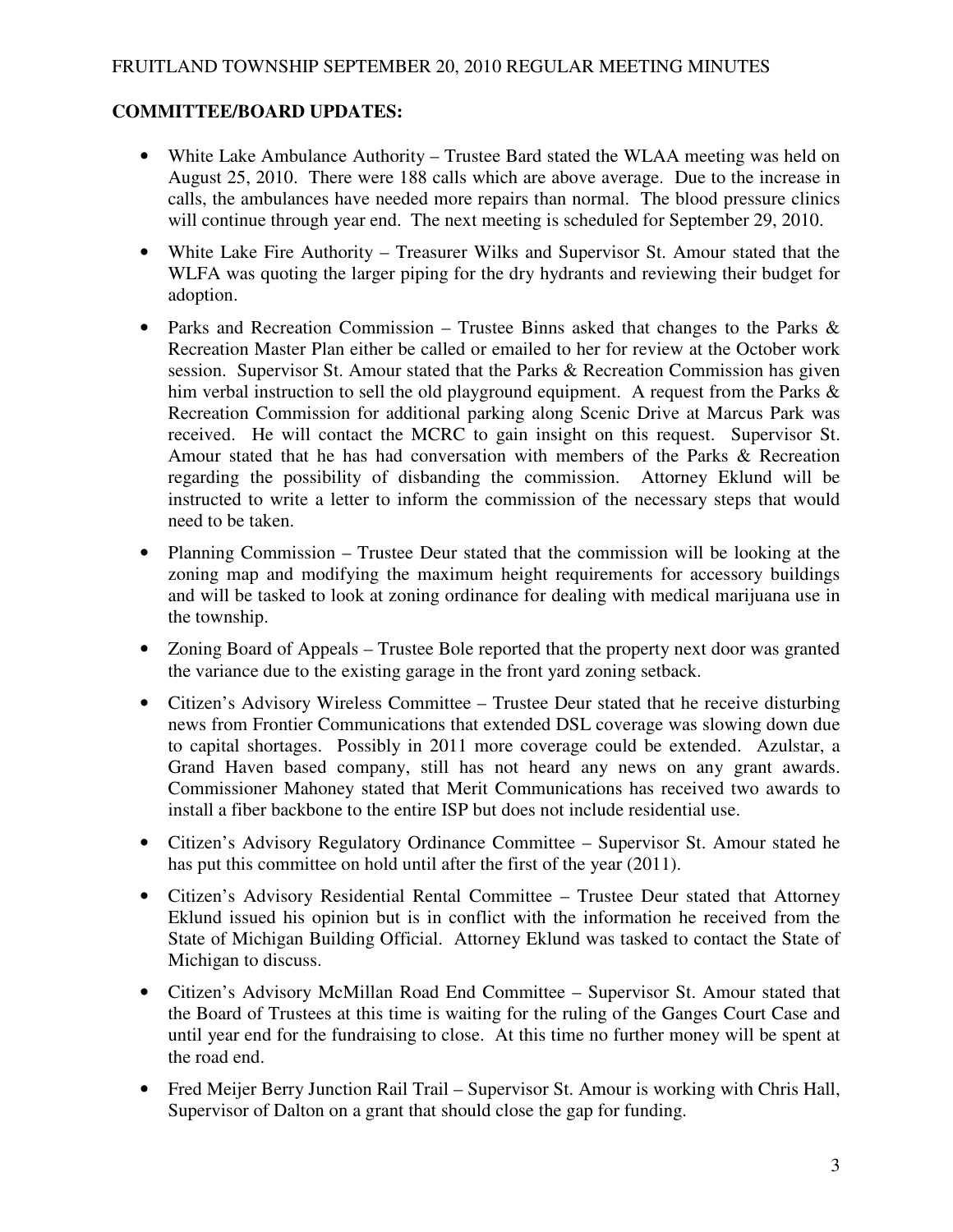- White Lake Public Advisory Council Trustee Deur stated he had no report due to no meeting.
- WRLS Blue Ribbon Committee Supervisor St. Amour stated that he has tried several times to make contact with Terry Pepper of the Great Lakes Lighthouse but has not been successful at this time.
- White Lake Senior Center Clerk Rillema stated that a new director, Christi Marsh, has been hired. At this time, no letter has been received requesting funds from Fruitland Township.
- WRLS Curator Report Curator McDonnell reported that admissions were up from last year. She has been asked to attend a gathering at Goodrich Park on September 30 and dress up in the Lighthouse Keeper uniform. Supervisor St. Amour questioned the validity of the reports that Curator McDonnell furnishes as they do not balance the general ledger. Treasurer Wilks will schedule a time to visit the lighthouse and review the WASP program with Curator McDonnell.

# **OLD BUSINESS:**

- 1. 5623 Murray Road Supervisor St. Amour stated that no word has been received to date from the Appellate Court.
- 2. Condemnation Hearings Supervisor St. Amour stated that 6168 & 6188 Murray Road have been issued permits for demolition of both buildings. The buildings on Nord Road have received a letter of acceptance.
- 3. Township Property Harvest Agreement –

Motion by Trustee Bard, second by Clerk Rillema, *ADOPTED,* to instruct Supervisor St. Amour to sign the harvest agreement with Wilson Forestry. *Upon Voice Vote:* **7 AYES** 

- 4. Moratorium for the Sale or Dispensation of Medical Marijuana Trustee Deur stated that the Planning Commission will be tasked to review a zoning ordinance regarding the sale or dispensation of medical marijuana
- 5. Ordinance Enforcement Supervisor St. Amour stated that the owner of 1490 W. Duck Lake Road pled guilty and has until November 2, 2010 to get his property cleaned up.
- 6. Secretary/Receptionist Position Treasurer Wilks stated that six applicants were interviewed and one candidate was presented to Supervisor St. Amour to conduct his interview. Supervisor St. Amour has left a message for the candidate to schedule an interview time with him.
- 7. Camera/Recording System Trustee Bole stated that the Swann system presented would work for our needs at a price of \$350.00. This would include two cameras and a digital recording system. More discussion will take place at the October work session.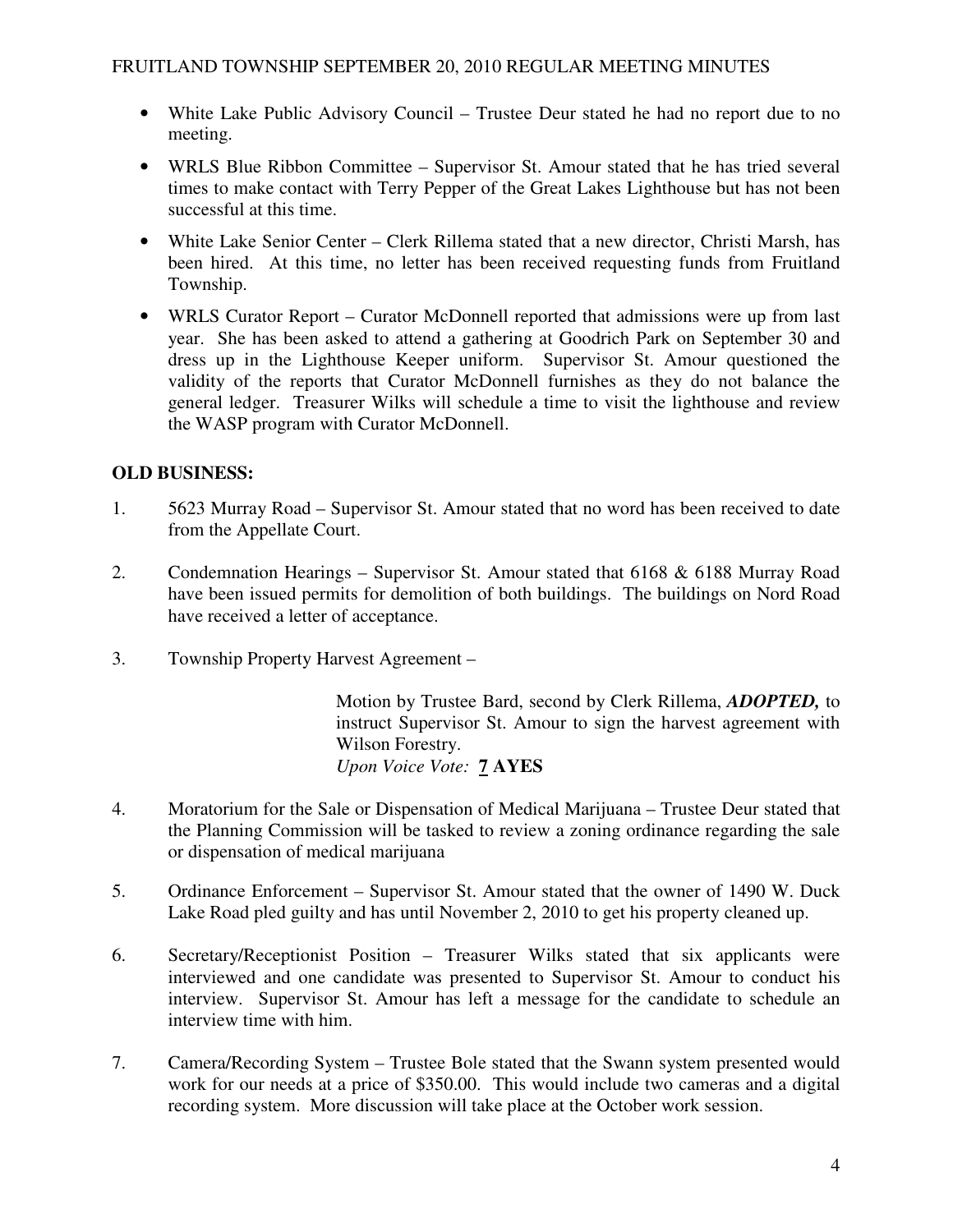### FRUITLAND TOWNSHIP SEPTEMBER 20, 2010 REGULAR MEETING MINUTES

## 8. White River Light Station –

Motion by Clerk Rillema, second by Trustee Binns, *ADOPTED,* to approve the repair work of the sidewalk at the White River Light Station by Morden Construction in the amount of \$1,035.00 and gutter work by A-1 Gutter Co., LLC in the amount of \$837.00. Morden Construction will coordinate schedules with A-1 Gutter Co to complete the necessary work. *Roll Call Vote:* Trustee Bole **AYE,** Treasurer Wilks **AYE,** Clerk Rillema **AYE**, Trustee Bard **AYE,** Trustee Deur **AYE**, Trustee Binns **AYE,** Supervisor St. Amour **AYE** 

Supervisor St. Amour stated that he will work with the Curator to complete the deeds of donations/loan agreements in the off season. Treasurer Wilks will schedule a time with Curator McDonnell to review the WASP software that is used at the museum. Supervisor St. Amour stated that the Friends of the White River Light Station are willing to negotiate a proposal for funding of the White River Light Station.

### **NEW BUSINESS:**

1. Hazard Mitigation Plan for Muskegon County and Constituent Local Governments –

Motion by Trustee Deur, second by Trustee Bard, *ADOPTED,* to instruct Supervisor St. Amour to sign the letter indicating that Fruitland Township will participate in the County Hazard Mitigation Plan Update. *Upon Voice Vote:* **7 AYES** 

- 2. Sale of Township Land Trustee Deur stated that he serves on the board of the Land Conservancy of West Michigan and a bequest of a Fruitland Township resident to have land purchased in our township could provide an opportunity to sell some of our land. A possibility may be the land off Duck Lake Road behind our maintenance building. The Board gave verbal authorization to have Trustee Deur recommend that property to the Land Conservancy Protection Company.
- 3. Board Comments Treasurer Wilks reported that 93% of the summer taxes were collected at this time.

### **ADJOURNMENT:**

Motion by Trustee Bole, second by Trustee Binns, *ADOPTED,* to adjourn the September 20, 2010 Regular Meeting of the Township of Fruitland at 8:30 PM. *Upon Voice Vote:* **7 AYES** 

Respectfully Submitted,

Karolyn Rillema, Clerk